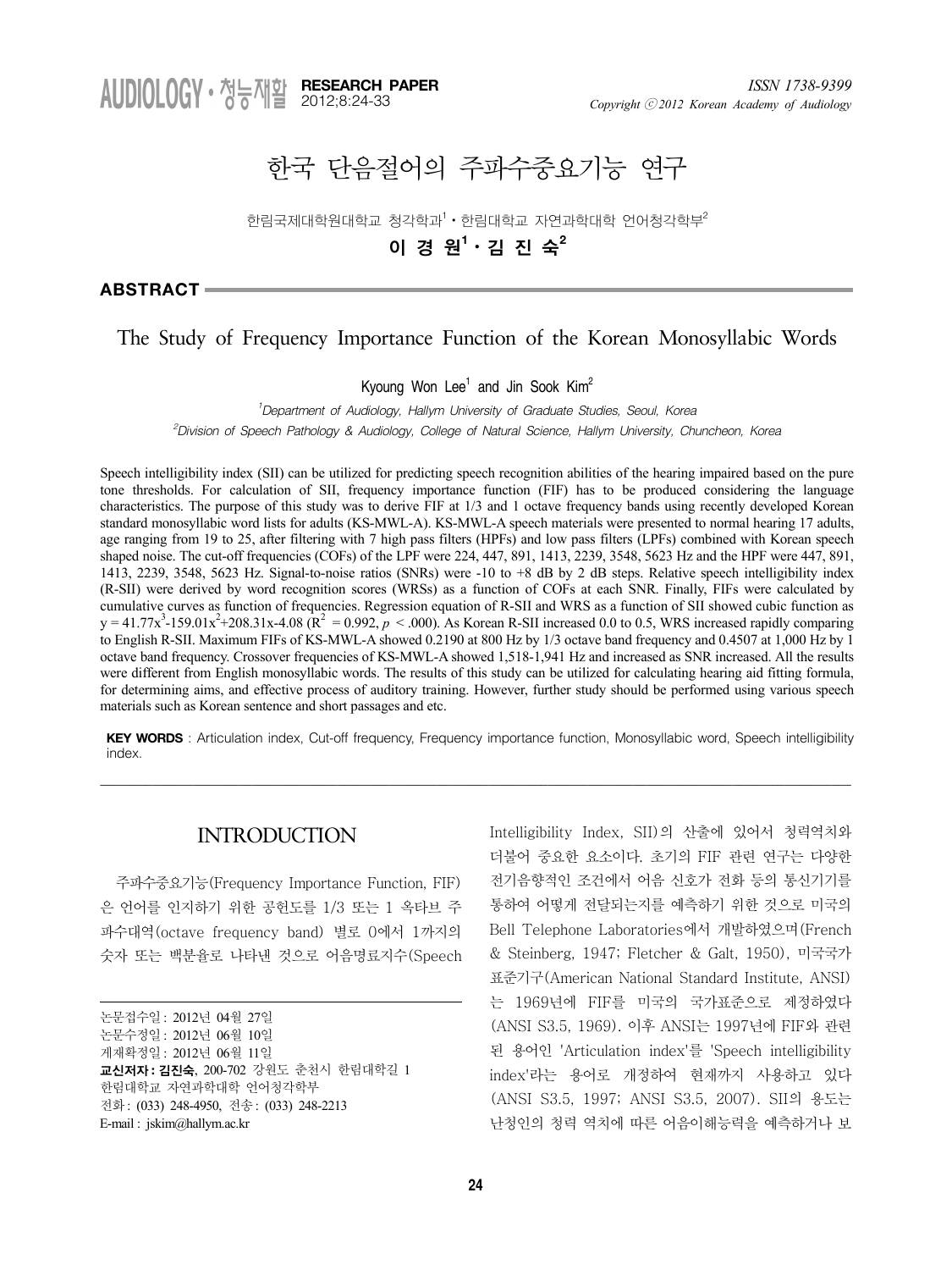청기 착용 전후의 어음인지능력, 즉 보청기의 수행능력평 가(Hou & Thornton, 1994; Pavlovic, 1994; Amlani et al., 2002), 혹은 난청인의 보청기적합에 이용하거나 보청 기적합공식의 산출에도 유용하게 사용할 수 있다(Byrne & Dillon, 1986; Souza et al., 2000; Byrne et al., 2001).

SII를 산출하기 위해서는 FIF와 대역가청기능(Band Audibility Function, BAF)과 정보전달도(proficiency, *P*) 등의 요소가 필요하다(Studebaker & Sherbecoe, 1991; ANSI S3.5, 2007). 여기에서 FIF는 언어를 이해하기 위 한 공헌도의 가중치를 1/3 또는 1 옥타브 주파수대역 별 로 '0'에서 '1'까지의 지수 또는 백분율로 표시하지만, 실 제로 SII를 계산하기 위해서는 지수를 30으로 나눈 값을 사용한다. BAF는 청력의 정도에 따라 어음역동범위를 얼 마나 들을 수 있는지를 나타내는 것으로 영어의 경우 어음 역동범위를 30 dB로 정하는데(Pavlovic & Studebaker, 1984; Byrne et al., 1994), 정상 청력의 경우는 어음역 동범위를 모두 들을 수 있는 것으로 간주하여 BAF는 30 으로 결정한다(Amlani et al., 2002). 그리고 정보전달도 *P*는 어음신호가 청자에게 얼마나 정확하게 전달되는가를 의미한다. SII를 계산하는 방법은 FIF와 BAF를 곱한 값의 총 합에 *P*를 곱하여 구할 수 있는데, 여러 연구(Pavlovic & Studebaker, 1984; Pavlovic et al., 1986; Studebaker et al., 1987)에서는 SII를 아래의 [식 1]로 표현하였다.

$$
SII = (P) \int_0^\infty I(f) W(f) df \qquad [\stackrel{\triangle}{\sim} 1]
$$

여기에서 *I*는 FIF, *W*는 BAF를 의미한다. 그리고 *P*는 정보전달도를 나타내며, 그 값은 일반적으로 '1'로 간주한 다(Studebaker & Sherbecoe, 1991; Amlani et al., 2002). 이에 따라 ANSI에서 제시한 SII의 계산식은 [식 2]와 같이 표현하였다(ANSI, 1997, 2007).

$$
SII = \sum_{i=1}^{n} \hbar Ai \qquad [\triangleleft] 2]
$$

상기의 식에서 *A*는 각각 주파수 대역별 청력과 FIF를 의미한다. SII의 값은 '0'에서 '1' 사이의 숫자로 나타나며, 어음을 전혀 인지할 수 없을 경우는 '0', 어음의 인지력이 최대일 경우는 '1'로 나타난다.

SII를 구성하는 요소 중 FIF와 BAF는 모두 어음과 관 계가 있지만, 특히 FIF가 특정 국가 언어의 어음스펙트럼 특성을 잘 반영한다. FIF는 다양한 어음신호를 여러 개의 절단주파수(Cut-Off Frequency, COF)에서 저역통과여 과기(Low Pass Filter, LPF)와 고역통과여과기(High Pass Filter, HPF)로 여과한 다음 차폐잡음을 사용하여 -8 dB에서 +10 dB 사이의 다양한 신호대잡음비 (Signal-to-Noise Ratio, SNR)로 변환한 다음, 건청인 에게 들려주어 단어인지도를 구하고 통계적인 처리과정을 거쳐서 산출한다(Studebaker & Sherbecoe, 1991; Studebaker et al., 1993). FIF를 구할 때의 어음신호는 초기에는 자음-모음-자음으로 구성된 무의미 단음절어를 주로 이용하였다(French & Steinberg, 1947). 그리고 이후에는 어음청각검사 도구인 다양한 단어인지도 검사용 단음절어, 이야기체의 짧은 문장 또는 연속적인 짧은 대화음 등을 어음신호로 사용하고 있다. 그리고 ANSI S3.5(2007) 에서는 FIF를 나타낼 때 명시해야 할 주파수대역을 21개 의 임계주파수대역(critical frequency band), 18개의 1/3 옥타브 주파수대역, 6개의 1 옥타브 주파수대역, 17 개의 동등공헌임계대역(equally-contributing critical band) 등으로 명시하고 있다. FIF를 구할 때의 COF는 임계대역을 기준으로 사용하기도 하지만 1/3 옥타브 주파수대역를 응용 하거나 임의의 다양한 주파수를 사용기도 한다(Studebaker & Sherbecoe, 1991; Studebaker et al., 1993; Wong et al., 2007). SNR을 조절하기 위해서 사용하는 잡음은 대부분 백색잡음을 이용하여 해당 국가 언어의 장기평균어 음스펙트럼(long-term-average speech spectrum)과 비슷하게 제작한 어음잡음(Speech Noise, SN)을 사용하 며, 많은 주파수에서 상대어음명료지수(Relative Speech Intelligibility Index, R-SII)를 산출하기 위해서 SNR은 -10 dB 전후에서 +8 dB 전후의 SNR까지 1 또는 2-dB 단계로 조절한다. 이때 신호음의 강도는 보통 대화음 크기 정도로 제시하지만 각 연구마다 차이가 있다. 그리고 FIF 를 구할 때 차폐잡음과 어음신호는 같은 방향에서 건청인 의 한쪽 귀에 제시하여 구한다(ANSI S3.5, 2007).

FIF에 대한 국외의 주요 연구를 살펴보면, 영어의 경우 Fletcher & Galt(1950)는 전화의 사용과 관련한 연구에 서 무의미 단음절은 1,000 Hz의 주파수가 가장 중요하다 고 하였다. 그러나 Studebaker & Sherbecoe(1991)의 연구에서는 Central Institute for the Deaf (CID) W-22 단어목록으로 1/3 옥타브 주파수대역과 비슷한 20개의 COF와 -10 dB에서 +8 dB SNR까지 2-dB 간격으로 10 개의 SNR을 이용했을 때 FIF는 2,000 Hz 부근에서 0.0938로 가장 높게 나타났으며, Studebaker et al.(1993) 의 연구에서는 Northwestern University Auditory Test Number 6 (NU6) 단어목록으로 8개의 COF와 -8 dB에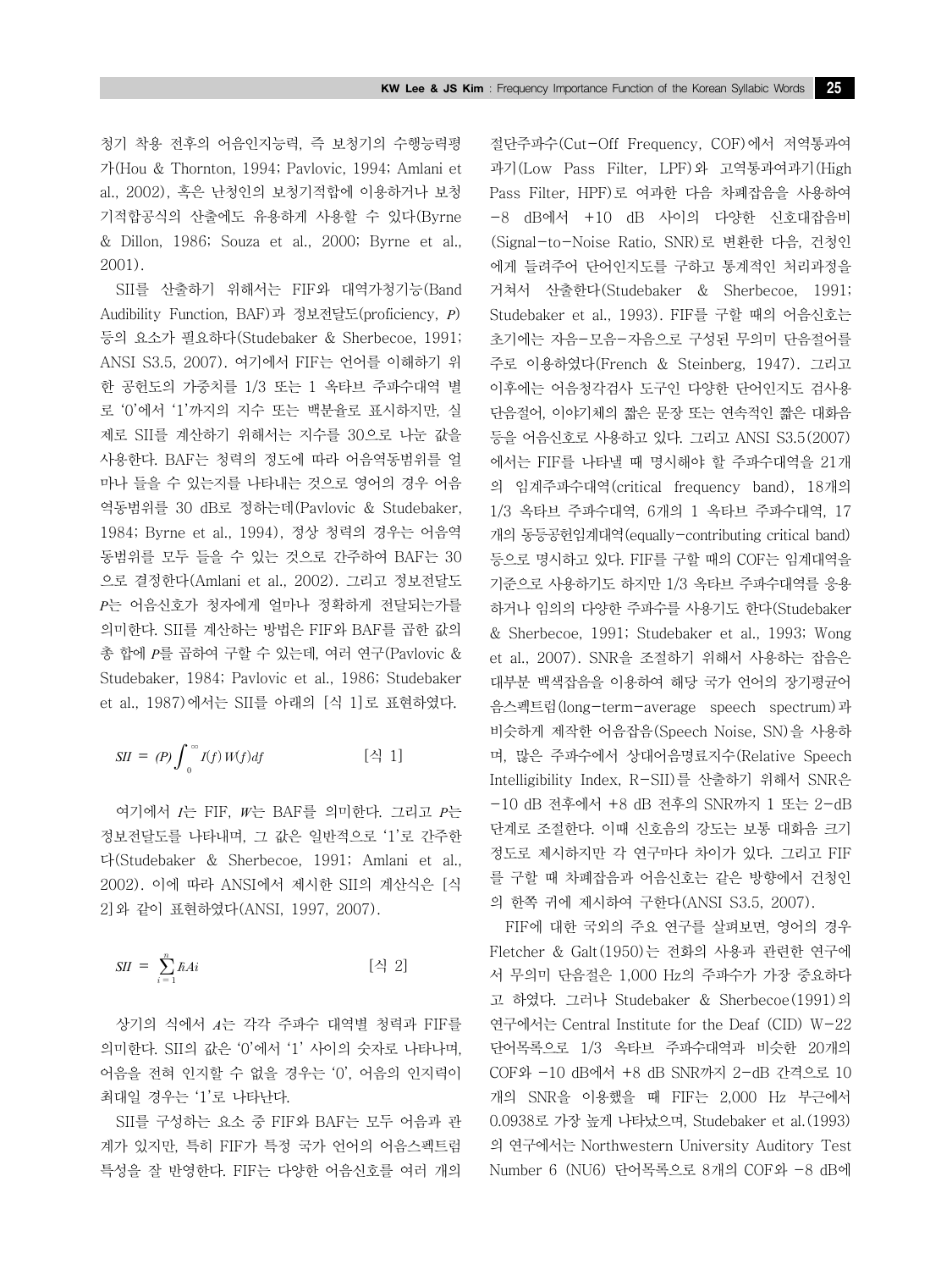서 +6 dB까지 2dB 간격으로 8개의 SNR을 이용했을 때 최대 FIF는 2,000 Hz 부근에서 0.1171로 CID W-22 단 어목록에 비해서 약간 높게 보고하였다. CID W-22와 NU6 단어목록의 FIF 형태를 비교하면 저주파수에서는 CID W-22가, 고주파수에서는 NU6 단어목록의 FIF가 더 높게 나타났다. 또한 Eisenberg et al.(1998)은 Hearing In Noise Test (HINT)에서 사용하는 문장으로 7개의 COF와 -9 dB에서 +6 dB의 SNR에서 FIF를 구했 을 때 1660-3150 Hz 사이의 주파수가 중요하다고 보고 하였다. ANSI S3.5(2007)에서는 CID W-22, NU6 단 어목록 외에도 두 개의 단어 중 하나를 택하는 검사도구인 Diagnostic Rhyme Test (DRT), 읽기 쉽고 짧은 이야기 (short passages of easy reading material), 소음 내에 서 단음절어를 제시하는 Speech Perception In Noise (SPIN)에 대하여 FIF를 명시하고 있는데, 읽기 쉽고 짧은 이야기의 FIF는 500 Hz에서 0.0944로 가장 높고, 2,500 Hz에서 0.0820로 두 번째로 높아서 전체적으로 'M'자의 형태를 나타낸다. 그리고 SPIN은 1,600 Hz와 2,500 Hz 에서 각각 0.1075와 0.1026로 가장 높은 FIF로 명시하여 서 영어를 인지하기 위해서는 500 Hz를 포함하여 2,000-2,500 Hz의 주파수대역이 가장 중요함을 알 수 있다.

FIF의 연구는 주로 영어를 사용하는 미국을 중심으로 이 루어졌으며, 이외의 언어에 대한 연구로는 덴마크어, 스웨덴 어, 중국어 등을 들 수 있다. 이를 살펴보면 Keidser(1994) 는 200개의 덴마크 단음절어로 구성된 Dantale 단어목록 으로 -24 dB에서 -3 dB의 SNR을 이용하여 R-SII를 구하였는데, 기울기는 CID W-22 단어목록에 비해서 가파 르게 나타나 차이를 보였다고 보고하였으며, Magnusson (1996)은 스웨덴어의 문장목록 Hagermann's Sentences (HS) 와 단음절어목록 Swedish Phonemically Balanced Word in Noise (SPBN)을 비교하였는데, HS와 SPBN 간의 R-SII의 기울기에는 차이가 없었으나 CID W-22, Dantale 단어목록에 비해서 높게 나타났다고 보고하였다. 그러나 Dantale, HS, SPBN의 연구에서는 R-SII에 따라 단어인지도가 어떻게 변화하는가에 대해서는 설명하고 있으 나 FIF는 별도로 보고하지는 않았다. 동양권에서는 Wong et al.(2007)의 연구에서 중국의 광동어(Cantonese)를 LPF에서 11개, HPF에서 6개의 COF와 -4 dB에서 +8 dB까지 2 dB 간격으로 8개의 SNR을 이용하여 FIF를 구 하였는데, 2,000 Hz 부근 주파수대역의 FIF가 가장 높게 나타나서 500 Hz에서 최대, 2,500 Hz에서 두 번째 높은 FIF를 보이는 영어의 이야기체 문장과 차이가 있다고 보 고하였다. 결과적으로 영어권 이외의 대부분의 연구에서는 해당 국가의 FIF가 영어와 비교하여 서로 다르게 나타났 다고 보고하였다.

FIF 또는 SII와 관련한 한국의 연구를 살펴보면, 인공와 우의 착용효과를 평가하기 위하여 조음 지수를 이용한 연 구(김수진, 2001), 청각장애 아동의 어음인식을 예측하기 위하여 조음 지수를 적용한 연구(김유경 외, 2002) 등이 있었으나 두 연구 모두 한국어의 FIF를 구하기보다는 영 어의 FIF와 BAF를 적용하여 SII에 따른 어음인지능력을 예측하는 연구였다. 그리고 FIF와 유사한 연구로는 박진희 (2000)의 연구에서 COF를 이용하여 단어인지도를 구한 연구가 있었지만 청력 손실 형태에 따른 단어인지도를 예 측하는 것이 목표였다. 또한 황성은 외(2011)의 연구에서 는 단음절어 및 문장을 LPF와 HPF의 COF에 따른 단어 인지도 및 문장인지도를 구하여 보고 하였지만 본격적인 한국어의 SII 산출과는 거리가 있었다. 그리고 SII의 산출 시 필요한 또 하나의 요소인 BAF에 대해서는 von Hapsburg & Bahng(2006), 이경원 외(2008, 2010)의 연구 등의 연구에서 장기평균어음스펙트럼을 보고 하였지 만 한국어의 어음역동범위를 결정하는데 있어서 확실한 결 론을 내리지 못하고 있다.

각국의 언어는 서로 다른 스펙트럼을 가지고 있다. 이경 원 외(2008)는 한국어의 장기평균어음스펙트럼 그리고 이경원 & 김진숙(2009)은 한국과 서양인의 차이를 신체, 심리음향 및 언어의 특성 등에 대해서 비교하였는데 한국 어는 장기평균어음스펙트럼에 있어서 영어와 차이가 있었 다고 보고하였다. 또한 단음절어표를 개발한 김진숙 외 (2008)의 연구에서 한국의 새로운 단음절어는 초성, 중성, 종성에 있어서 자음과 모음의 출현빈도가 영어의 CID W-22, NU6 단어목록과 차이가 있다고 보고하였으며, 한 국표준 학령전기용 단음절어표를 연구한 신현욱 & 김진숙 (2009)의 연구에서는 심리음향기능곡선의 기울기가 영어 의 단음절어와 차이가 있음을 보고하여 한국 단음절어는 영어와 비교했을 때 언어의 평균적인 강도 및 스펙트럼 등 에 차이가 있음을 알 수 있다. 따라서 한국 난청인의 청력 손실의 종류, 정도 및 형태에 따른 어음이해능력의 예측, 보청기 착용 전후의 보청기수행능력의 측정, 보청기적합 및 보청기적합공식의 산출 등을 효과적으로 수행하기 위해 서는 언어의 주파수대역 별 공헌도를 잘 나타내는 FIF 및 BAF 등에 대한 연구가 필요하다.

이에 본 연구에서는 한국어와 관련한 SII를 산출하기 위 한 기초 자료를 마련하기 위하여 김진숙 외(2008)가 개발 한 한국산업규격(2009)의 단음절어(KS-MWL-A)를 한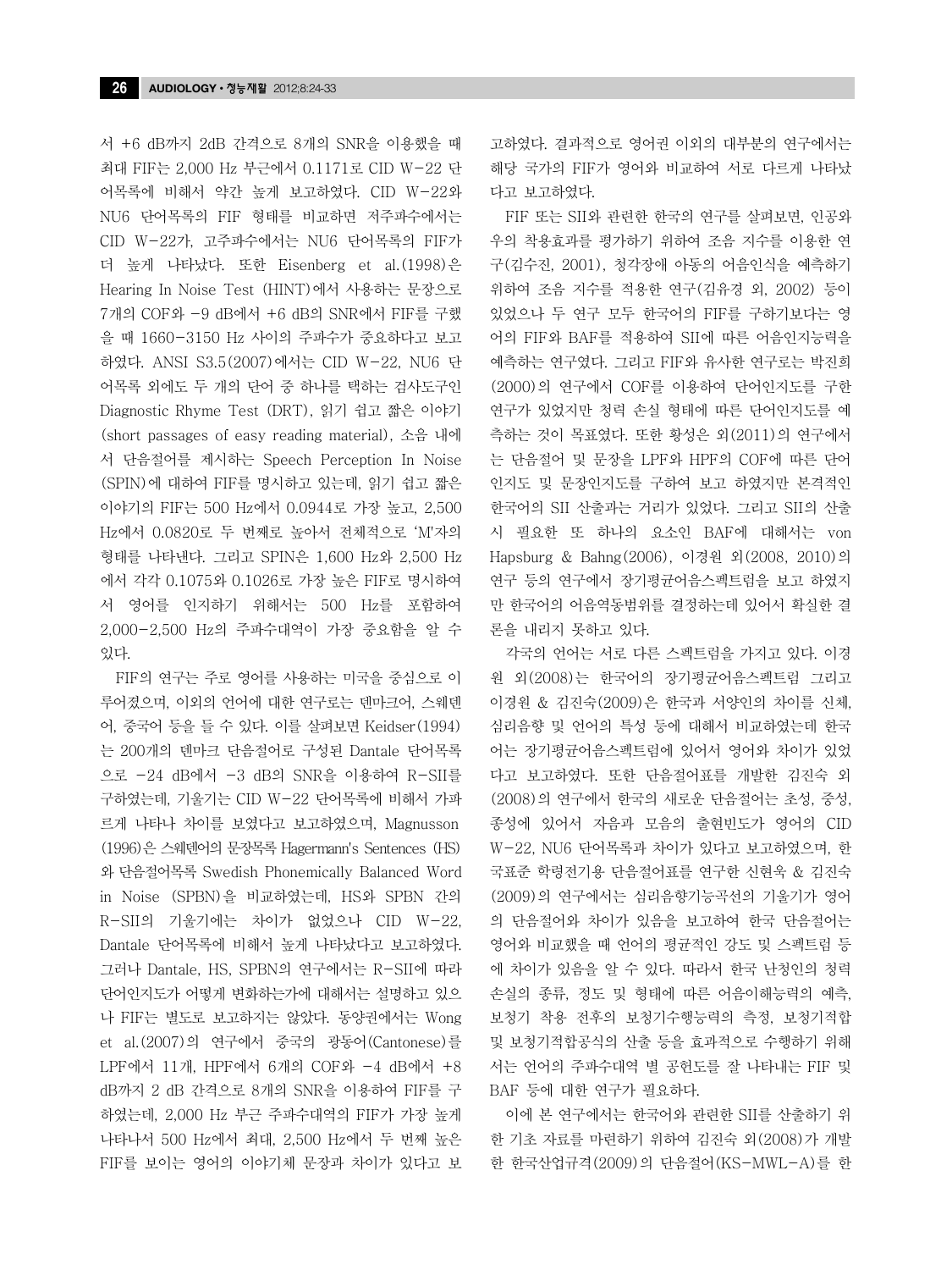국어의 장기평균어음스펙트럼과 비슷한 SN을 이용한 다양 한 SNR에서 LPF와 HPF의 COF에 의한 단어인지도를 구 하여 1/3 그리고 1 옥타브 주파수대역 별 FIF를 구하는 것을 목적으로 하였다. 이러한 자료는 보청기 및 보청기적 합 소프트웨어를 모두 수입하여 사용하는 한국에서 난청인 의 청력손실의 종류, 정도 및 형태에 따른 어음이해능력의 예측, 보청기 착용 전후의 보청기수행능력의 측정, 보청기 적합, 그리고 보청기적합공식의 산출 등에 적용할 수 있을 것이다.

# MATERIALS AND METHODS

#### 1. 연구대상자

본 연구에 참여한 대상자는 육안으로 관찰했을 때 정상 적인 외이도 및 고막의 형태를 보이고, 고막운동도검사 (tympanometry)에서 A형을 나타내며, 순음청력역치가 3,000 Hz를 포함하여 125-8,000 Hz의 모든 옥타브 주 파수에서 15 dB HL 이하인 건청인을 대상으로 하였다. 참여한 대상자 수는 총 17명(남 2, 여 15)으로 나이는 19-25세(평균: 19.7세, 표준편차: 3.4세)의 성인으로 대 학교 또는 대학원의 재학생이었다. 모든 참여자들은 연구 절차에 대한 설명을 듣고 자의적으로 참여 동의서를 작성 하였다.

#### 2. 연구 장비 및 재료

본 연구의 실험은 한림대학교와 한림국제대학원대학교 청력검사실의 방음실에서 실시하였다. 고막운동도 검사는 Interacoustic 사의 AT235h, 순음청력역치 및 단어인지도 검사는 Grason & Stadler 사의 GSI 61 그리고 헤드폰은 TDH-39를 사용하였다. 신호음은 남성 화자에 의해 녹음 한 KS-MWL-A CD 음원을 다양한 COF에서 LPF와 HPF로 여과한 다음 다양한 SNR로 변환하여 사용하였다. SN의 제작, 단음절어의 COF에 의한 LPF 및 HPF의 여과, SNR의 조절은 Adobe Audition version 3.0을 사용하였 다. 그리고 신호음은 노트북(Samsung Sens, P55)에 저장 한 후 청력검사기와 연결하여 피검자에게 제시하였다.

#### 3. 신호음의 제작

단음절어 CD 음원의 광대역 주파수는 112-11,000 Hz 로 조절하였으며, LPF 및 HPF의 COF는 1/3 옥타브 주 파수를 변형하여 사용하였다. 예비실험에서의 COF는 LPF 가 224, 447, 891, 1,413, 2,239, 3,548, 5,623 Hz, HPF는 447, 891, 1,413, 2,239, 3,548, 5,623 Hz로 설 정하였다. 그러나 LPF에서 224 Hz의 COF는 모든 피검자 의 단어인지도가 0%로 나타나서 본 실험에서는 제외하였 다. 신호음의 여과는 Adobe Audition version 3.0 소프 트웨어에서 'Scientific filter'의 'Chebychev1 filter'를 사 용하여 단음절어를 COF에 따라 LPF와 HPF로 여과하였 으며, SN의 진폭을 다양하게 조절한 후 신호음과 혼합하 여 SNR을 조절하였다.

SNR은 처음 4명의 피검자를 대상으로 -6 dB에서 +8 dB SNR까지 2 dB 간격으로 8개의 SNR로 조절하여 제 시하였다. 그러나 가장 낮은 -6 dB SNR에서도 0%에 가 까운 낮은 단어인지도가 나타나지 않아서 0.25 이하의 낮 은 R-SII를 산출하기가 어려웠다. 이에 따라 이후의 실험 에서는 -8 dB 및 -10 dB의 SNR을 추가하여 피검자에 게 제시하였으며, 여과 시 사용한 표본화 주파수 및 비트 는 각각 44,110 Hz와 16비트였다. 본 연구에서 사용한 SN은 백색잡음을 1/3 옥타브 주파수대역으로 조절하여 한국어음의 스펙트럼과 비슷하게 제작하였다. 그리고 제시 한 신호음 중 -6 dB에서 +8 dB의 SNR에서는 LPF의 224, 447, 891 Hz와 HPF의 2,239, 3,548, 5,623 Hz의 COF 그리고 -8과 -10 dB SNR에서는 모든 COF에서 SN 내에 어음신호가 있음을 피검자에게 알리기 위해서 단 음절어의 500 msec 앞에 250 msec 길이의 1,000 Hz, 상대 진폭 -24.04 dB의 단서신호를 삽입하였다. 신호음 의 저장 시 모든 파일의 맨 앞에 1,000 Hz의 보정음을 10 초 간 삽입하여 청력검사기의 보정을 실시할 수 있도록 하 였으며, 각 단음절어 간의 간격은 평균 2.5초였다.

#### 4. 연구절차

1,000 Hz의 보정음을 사용하여 청력검사기를 보정한 후 다양한 COF에서 LPF 및 HPF로 여과하여 SNR을 조절한 단음절어를 노트북과 연결한 후 청력검사기를 통하여 제시 하였다. 신호음의 강도는 광대역 주파수에서 45 dB HL로 SNR 및 COF에 따라 무작위로 제시하였다. 신호를 제시하 는 귀는 청력이 다를 경우는 좋은 쪽, 청력이 같을 경우는 주로 전화를 사용하는 쪽이었다. 신호음의 제시는 대상자의 피로도, 학습효과 등을 감안하여 SNR을 -10, -6, -2, +2, +6 그리고 -8, -4, 0, +4, +8 dB의 두 개 그룹의 SNR로 구분한 후 피검자 당 1개 단음절어 목록을 한 개 그룹의 SNR에 대해서 받아 쓰게한 후 단어인지도를 구하였다.

#### 5. 상대어음명료지수의 산출

FIF를 구하기 위하여 우선 10개의 SNR에서 COF에 따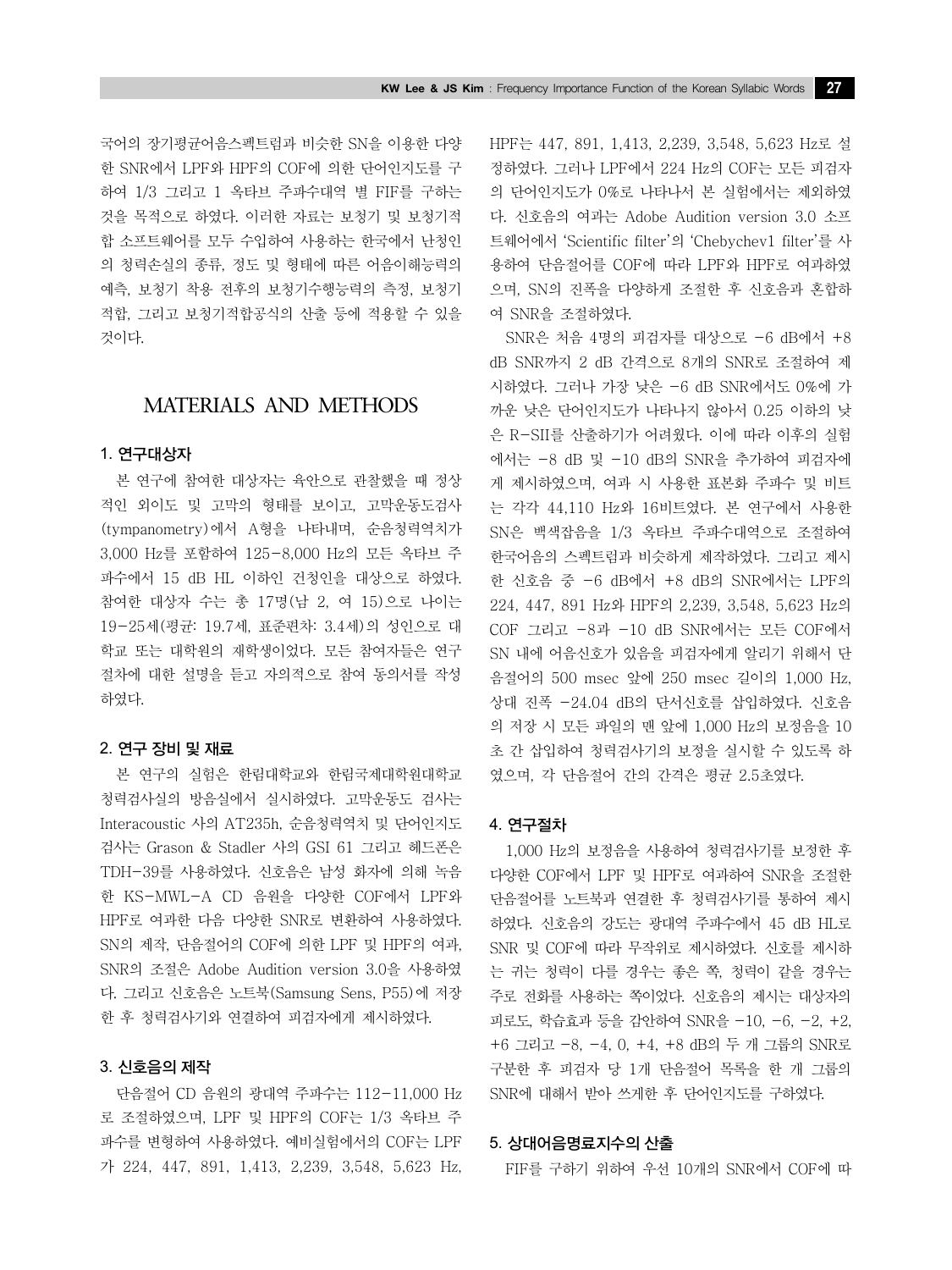른 단어인지도의 그래프를 부드럽게(smoothing) 표현한 다 음 +8 dB SNR 곡선의 누적분포 개념을 이용하여 R-SII 를 구하였으며, 다음 단계로 R-SII를 구할 때 사용한 각 SNR에서의 주파수를 이용하여 R-SII에 대한 단어인지도의 누적분포 곡선을 그린 다음 회귀식을 이용하여 1/3 그리고 1 옥타브밴드 주파수 별로 FIF를 구하였다. 그리고 교차주파수 (Crossover Frequency, CF)는 891-2,231 Hz의 COF에 서 LPF와 HPF의 단어인지도를 선으로 연결한 다음 선형회 귀식을 이용하여 구하였으며, 절차는 다음과 같다.

#### 1) Smoothing data

10개의 각 SNR에서 COF에 따른 단어인지도를 그래프 로 나타낸 다음 French & Steinberg(1947), Studebaker et al.(1993)의 연구에서 사용한 방법으로 선을 부드럽게 만들었다. 선을 부드럽게 하는 방법을 요약하면 첫째, 서로 다른 SNR일 경우 LPF와 HPF의 단어인지도 곡선이 다른 SNR과 서로 만나지 않게 하였으며, 둘째, 각각의 SNR에 서 LPF와 HPF의 낮은 단어인지도 곡선은 같은 점에서 끝 나도록 하며, 셋째, SNR이 증가하면 단어인지도 또한 증 가하도록 하였으며, 넷째, 모든 SNR에서 LPF와 HPF의 COF에 따른 단어인지도 곡선은 한 개의 교차주파수를 갖 게 하였다.

#### 2) 교차주파수의 산출

각 SNR에서 COF에 따른 LPF와 HPF의 단어인지도 변화에 의한 CF는 891-2,239 Hz 사이의 LPF와 HPF 각각의 단어인지도 변화를 선형 회귀식으로 구한 뒤 이원 일차연립방정식을 이용하여 구하였다.

#### 3) 상대어음명료지수의 산출

각 SNR에서 COF에 따른 단어인지도 곡선을 부드럽게 만든 후 R-SII를 구하였으며 구체적인 방법은 첫째, Fig. 1 의 +8 dB SNR에서 가장 높은 단어인지도를 최대 R-SII 인 '1'로 정한다. 둘째, LPF 및 HPF의 선이 만나는 교차점 을 0.5 R-SII로 정하고, 0.5 R-SII의 단어인지도에서 출 발하는 선이 만나는 교차점을 0.5 R-SII의 절반인 0.25 R-SII로 정한다. 셋째, 0.25 R-SII의 교차점을 기준으로 수평선을 그렸을 때 가장 좋은 SNR인 +8 dB에서 LPF와 HPF의 선이 만나는 점에서 각각 수직선을 위로 향하게 그 었을 때 만나는 점을 0.75 R-SII로 정하며, 이때 LPF와 HPF의 단어인지도가 다를 경우는 양쪽의 점수의 평균을 사 용하였다. 위와 같은 방법을 반복하여 10개의 SNR과 LPF 와 HPF의 13개 COF에서 13개의 R-SII를 구였다. 산출한 점수는 통계프로그램에서 회귀분석의 곡선추정을 통하여 R-SII에 따른 단어인지도, 즉 R-SII의 회귀식을 구하였다.



**Figure 1.** 상대어음명료지수(R-SII)를구하는 방법의 예

#### 6. 주파수중요기능의 산출

+ 8 dB SNR에서 R-SII를 구할 때 사용한 높은 쪽과 낮은 쪽 2개의 주파수에 대한 단어인지도를 회귀식으로 나타낸 다음 해당 R-SII에 대한 단어인지도 값을 회귀식 에 대입하여 주파수를 구하였다. 같은 방법으로 13개 R-SII에 대하여 주파수에 따른 단어인지도를 누적분포 그 래프로 나타낸 다음 각 주파수 간의 회귀식을 구하고 이를 통하여 1/3 그리고 1 옥타브 주파수대역에 해당하는 주파 수 별 FIF의 가중치를 백분율로 구하였다.

#### 7. 통계분석

R-SII는 회귀분석의 곡선추정, 누적분포 및 CF는 선형 회귀분석을 이용하여 구하였으며, 사용한 통계프로그램은 윈도우즈용 SPSS version 17.0이었다.

### **RESULTS**

#### 1. COF와 SNR에 따른 단어인지도

광대역 주파수에 의한 단어인지도의 변화는 +8 dB SNR에서 89.0%로 가장 높게 나타났으며, SNR이 감소할 수록 단어인지도가 감소하여 -10 dB의 SNR에서 20.3% 로 가장 낮은 단어인지도를 나타냈다. 그리고 다양한 SNR 에서 COF에 따른 단어인지도의 변화에서는 LPF의 경우 224 Hz의 COF에서 모든 단어인지도가 0%, HPF의 경우 5,623 Hz의 COF에서 0-2.2%로 가장 낮은 단어인지도 를 나타냈다. 본 연구에서 COF와 SNR에 따른 단어인지도 는 전체적으로 같은 COF에서는 SNR이 낮을수록 그리고 같은 SNR에서는 COF에 따른 통과 주파수대역이 좁을수 록 단어인지도가 감소하는 형태를 나타냈다.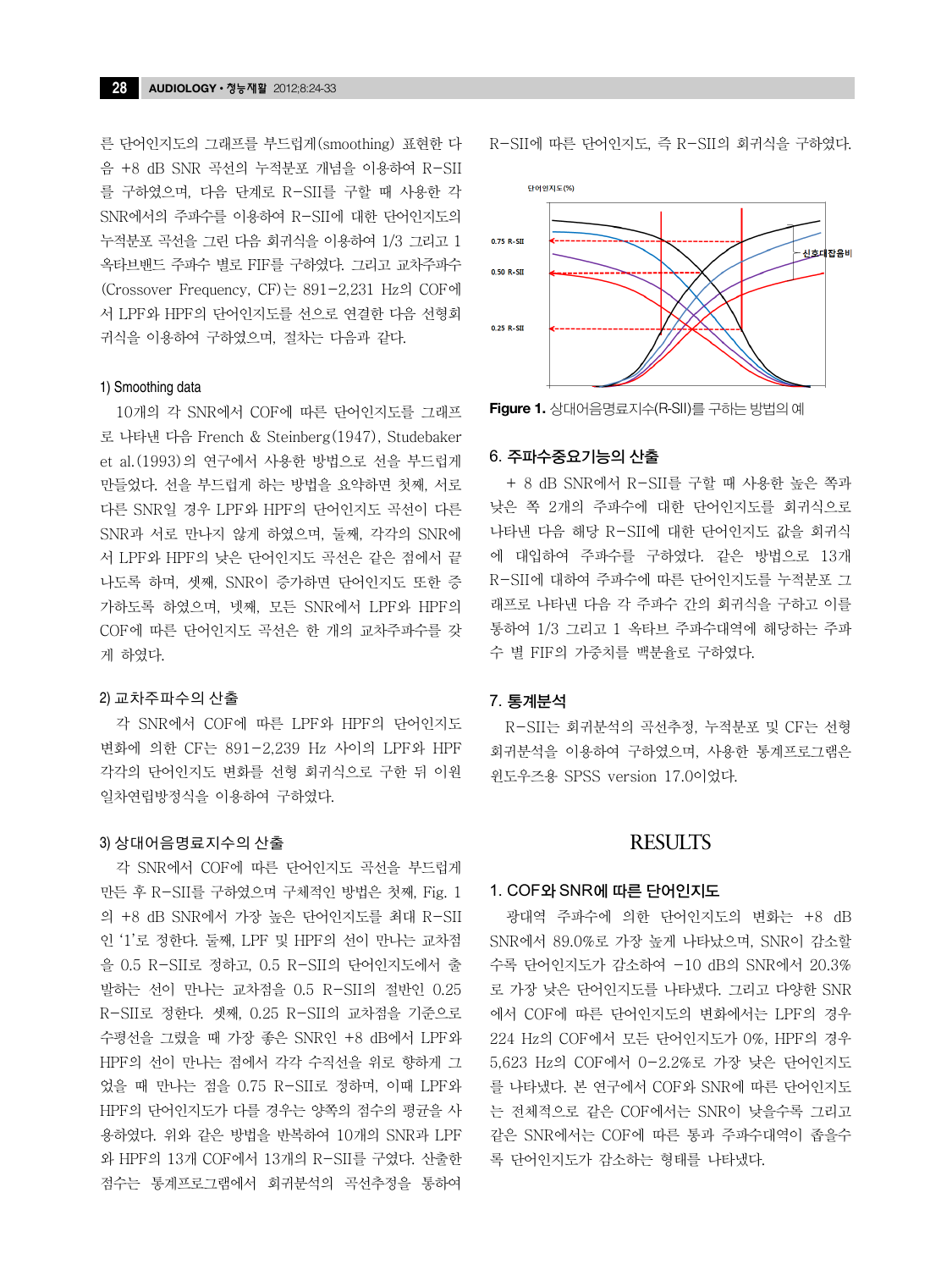

**Figure 2.** 각각의 신호대잡음비(SNR)에서 절단주파수(COF)에 따른 단어인지도의 smoothing data

### 2. Smoothing data

다양한 SNR에서 LPF와 HPF의 COF에 따른 단어인지 도를 부드럽게 표현한 데이터는 +8, +4, 0, -4, -8 dB 그리고 +6, +2, -2, -6, -10 dB의 SNR로 분리하여 Fig. 2에 나타내었다.

#### 3. 교차주파수

Fig. 2에서 SNR에 따른 교차주파수는 -8 dB SNR에 서 1,941 Hz로 가장 높았으며, SNR이 가장 좋은 +8 dB SNR에서 1,518 Hz로 가장 낮게 나타났다. 전체적으로 SNR이 감소할수록 CF는 증가하는 형태를 나타냈다.



**Figure 3.** 한국 단음절어(KS-MWL-A)의 상대어음명료지수(R-SII)

# 4. 상대어음명료지수

R-SII는 분석방법에서 설명한대로 각 SNR에서 LPF와

HPF의 COF에 따른 단어인지도를 이용하여 R-SII를 산 출하였다. R-SII에 따른 단어인지도는 Fig. 3과 같으며, 최대 점수는 1.0 R-SII에서 89%, 최소 점수는 0.0 R-SII에서 0%, 그리고 0.5 R-SII는 69.0%로 나타났다. R-SII의 형태를 살펴보면 0.6 R-SII까지는 단어인지도 가 급격하게 증가하다가 그 이후는 완만하게 증가하였다. 이때 대한 회귀식에 대한 R<sup>2</sup> 값은 0.992(*p* < .000)로 높 은 편이었다.

#### 5. 누적분포곡선

각 주파수 별 가중치는 10개 SNR과 LPF와 HPF의 COF에 따른 단어인지도 곡선에서 R-SII를 구할 때 사용 한 주파수에 따른 단어인지도를 이용하여 구하였다. Fig. 4는 각 주파수 별 누적분포곡선을 표현한 것으로 단어인 지도는 630 Hz까지는 완만하게 상승하다가 1,600 Hz까 지는 급격하게 상승한 후 그 이후에는 다시 완만하게 상승 하는 형태를 나타냈다. 누적분포곡선의 기울기는 800 Hz 내외에서 가장 가파르게 나타났다.



**Figure** 4. 주파수에 따른 단어인지도의 누적분포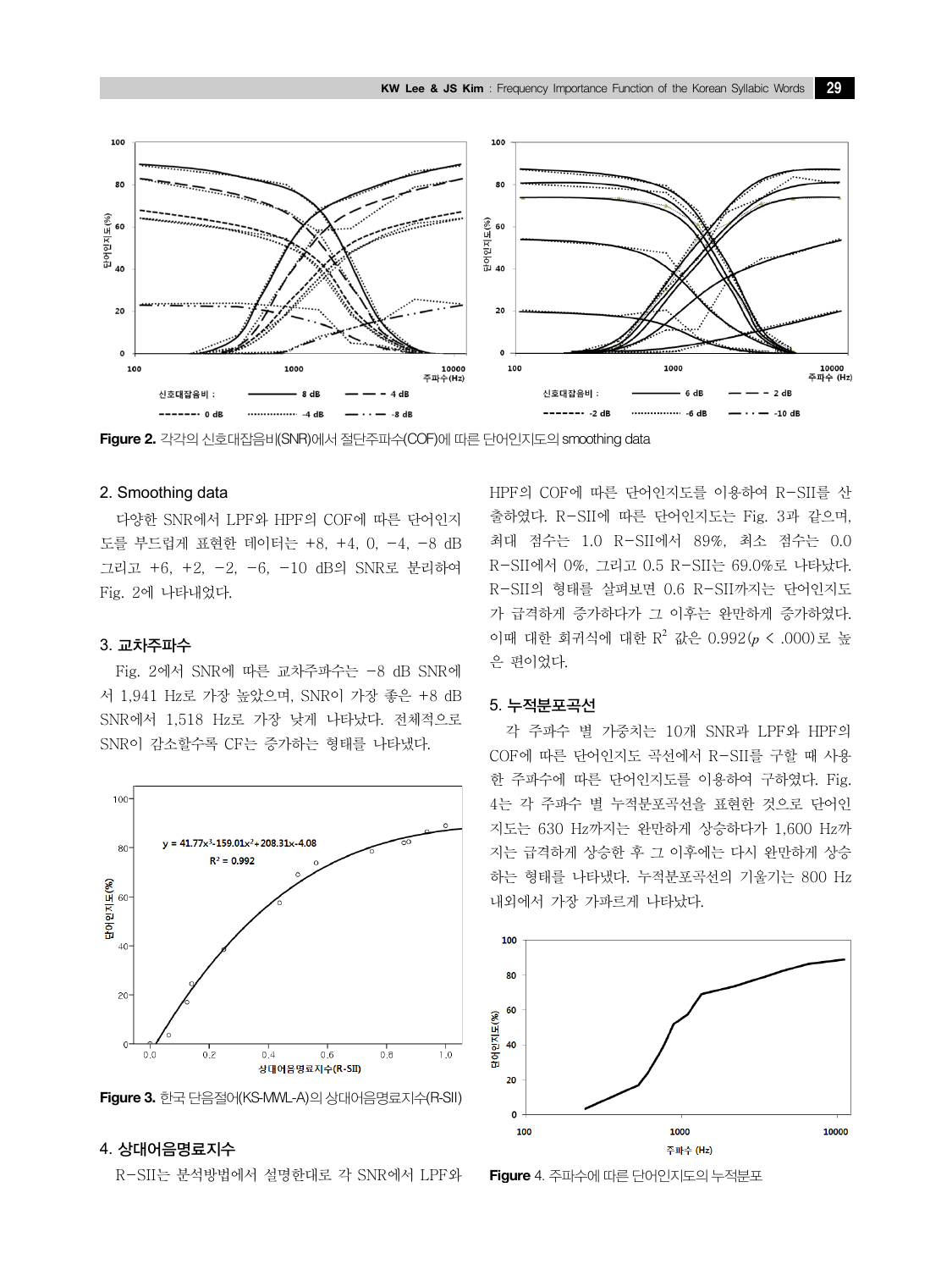#### 6. 주파수중요기능

Fig. 2를 이용하여 구한 Fig. 4의 누적분포곡선을 이용 하여 1/3 그리고 1 옥타브 주파수대역 별 가중치를 '0'에 서 '1' 사이의 지수로 구하였다. 1/3 그리고 1 옥타브 주 파수대역 별 가중치, 즉 한국 단음절어의 FIF는 각각 Table 1와 Table 2에 나타내었다. 한국 단음절어의 1/3 옥타브 주파수대역 별 FIF는 800 Hz에서 0.2190로 가장 높게 나타났으며, 그 다음은 1,000 Hz와 1,250 Hz에서 각각 0.1419와 0.1115이었다. FIF의 전체적인 형태는 112 Hz에서 630 Hz까지는 완만하게 상승하다가 630 Hz 와 800 Hz 사이에서 급격히 상승하여 800 Hz에서 최대 FIF를 보인 뒤 1,600 Hz까지 급격하게 하강하였다. 그리 고 2,000 Hz 이상의 주파수에서는 점수가 거의 변화하지 않는 형태를 나타냈다.

**Table 1.** 한국 단음절어(KS-MWL-A)의 1/3 옥타브 주파수대역 별 주파수중요기능(FIF)의 수치

| Frequency (Hz) | FIF    | Frequency (Hz) | FIF    |  |
|----------------|--------|----------------|--------|--|
| 160            | 0.0147 | 1250           | 0.1116 |  |
| 200            | 0.0123 | 1600           | 0.0639 |  |
| 250            | 0.0173 | 2000           | 0.0251 |  |
| 315            | 0.0345 | 2600           | 0.0332 |  |
| 400            | 0.0451 | 3150           | 0.0282 |  |
| 500            | 0.0531 | 4000           | 0.0355 |  |
| 630            | 0.0896 | 5000           | 0.0279 |  |
| 800            | 0.2190 | 6300           | 0.0296 |  |
| 1000           | 0.1420 | 8000           | 0.0173 |  |

**Table 2.** 한국 단음절어(KS-MWL-A)의 1 옥타브 주파수대역 별 주 파수중요기능(FIF)의 수치

| Frequency (Hz) | FIF    | Frequency (Hz) | FIF.   |  |
|----------------|--------|----------------|--------|--|
| 250            | 0.0443 | 2000           | 0.2005 |  |
| 500            | 0.1328 | 4000           | 0.0969 |  |
| 1000           | 0.4507 | ദറവ            | 0.0748 |  |
|                |        |                |        |  |

그리고 1 옥타브 주파수대역 별 FIF는 1,000 Hz에서 0.4507로 가장 높게 나타났으며, 그 다음은 2,000 Hz와 500 Hz에서 각각 0.2005와 0.1327이었다. 1 옥타브 주 파수대역 별 FIF의 전체적인 형태는 112 Hz에서 1,000 Hz 급격하게 증가하여 1,000 Hz에서 최대 FIF를 나타낸 뒤 8,000 Hz까지 급격하게 하강하였다.

# **DISCUSSIONS**

본 연구에서는 -10 dB에서 +8 dB 까지 10개의 SNR 에서 LPF의 COF인 224, 447, 1,413, 2,239, 3,548, 5,623 Hz, HPF의 COF인 447, 1,413, 2,239, 3,548, 5,623 Hz에 따른 한국 단음절어의 단어인지도를 건청인 을 통하여 구한 후 주파수대역 별 FIF를 구하고자 하였다. 어음신호의 여과 시 광대역 주파수는 112-11,000 Hz이 었으며, SNR의 조절 시 차폐잡음은 한국어의 장기평균어 음스펙트럼과 비슷한 SN를 사용하였다.



**Figure 5.** 한국 단음절어(KS-MWL-A)와 CID W-22 및 NU6 단어 목록의 상대어음명료지수(R-SII)의 비교

R-SII를 구할 때 각 SNR에서 COF에 따른 단어인지도 를 그대로 이용하기 보다는 COF에 따른 점수를 부드럽게 만들어서 사용하는데 Studebaker(1985), Studebaker et al.(1993) 등의 연구에서는 상기의 방법이 R-SII의 산출 에 효과적임을 증명하였으며, 본 연구에서도 같은 방법을 사용하였다. R-SII는 한국 단음절어의 경우 3차함수 $(\mathbb{R}^2)$ = 0.992, *p* < .000)의 형태로 나타나서 CID W-22 및 NU6 단음절어 목록과 차이를 나타냈는데, Fig. 5에서 R-SII가 0.5 이하에서는 한국어, 그 이상에서는 영어의 단어인지도가 더 높게 나타났다.

또한 한국 단음절어의 FIF는 1/3 그리고 1 옥타브 주파 수대역으로 나타냈을 때 CID W-22 및 NU6 단음절어 목 록과 비교했을 때 차이가 있었다. Fig. 6의 (A)에서 한국 단음절어의 FIF를 1/3 옥타브 주파수대역을 기준으로 영 어의 CID W-22와 NU6 목록과 비교했을 때, 630 Hz까 지는 비슷하게 상승했으나 800-1,250 Hz의 범위에서는 한국어가 더 높게 나타났다. 그리고 1,600 Hz 이상에서는 한국어의 FIF가 CID W-22와 NU6 단어목록과 비교했을 때 더 낮게 나타나 차이를 보였으며, 영어의 경우 최대 FIF를 나타낸 주파수는 CID W-22와 NU6 단어목록 모 두 2,000 Hz 부근이었다. 그리고 Fig. 6의 (B)에서 한국 단음절어의 FIF를 1 옥타브 주파수대역을 기준으로 영어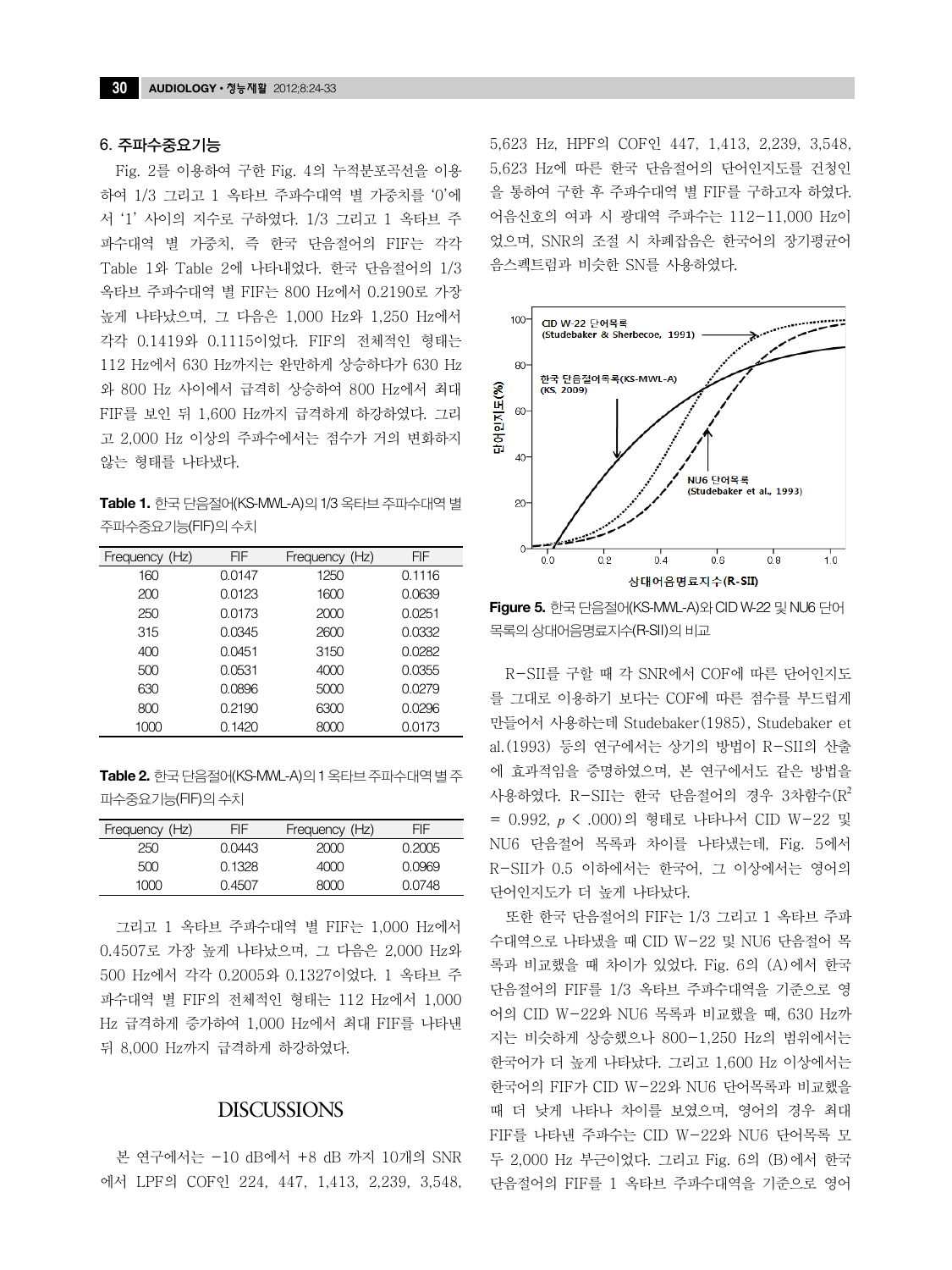

**Figure 6.** 한국 단음절어(KS-MWL-A)와 영어의 CID W-22 및 NU6 단어목록의 1/3 옥타브 주파수대역 별 주파수중요기능(FIF) 비교. (A) : 1/3 옥타브밴드, (B) : 1/2 옥타브밴드

와 비교했을 때, 최대의 FIF는 한국 단음절어가 1,000 Hz, CID W-22와 NU6 단어목록은 모두 2,000 Hz 부근으로 차이를 나타냈다.

한국 단음절의 FIF가 영어에 비해서 낮게 나타난 이유 를 살펴보면 영어의 경우 NU6 목록에서의 단음절은 'crash', 'smoke', 'juice' 등과 같이 '자음-모음-자음'의 일정한 형태로 나타난다. 그리고 초성에서 주로 고주파수 성분의 자음이 나타나거나 자음이 겹치는 경우가 많고, 모 음은 이중모음으로 나타나는 경우가 있으며, 종성의 경우 는 한국어에 비해서 훨씬 다양한 형태로 나타난다. 그러나 한국 단음절어의 경우 음절의 구성이 '점', '소', '연', '오' 등과 같이 '자음+모음+자음', '자음+모음', '모음+자음', '모음' 등과 같이 음절의 구성이 다양하다. 그리고 초성에 자음이 없는 경우도 있으며, 종성의 경우는 칠종성 법칙에 의해서 발음하는 자음의 종류가 7개로 제한이 되어있다. 김진숙 외(2008)의 보고에 의하면 KS-MWL-A에서 나 타나는 목표빈도수는 초성이 모음으로 시작하는 경우가 16%, 종성이 없는 경우가 40%라고 보고하였다. 이를 종 합해 보면 한국 단음절어표의 자음은 영어의 CID W-22 와 NU6 목록에 비해서 적게 나타나며, 이로 인해 한국 단 음절어의 최대 FIF를 나타내는 주파수가 영어에 비해서 낮은 것으로 생각한다.

Wong et al.(2007)의 연구에서는 광동어 중에서 대화 체 문장의 FIF를 연구하였는데 1/3 옥타브 주파수대역 별 공헌도가 영어의 이야기체 문장과 비교했을 때 최대 FIF 에서 차이가 있음을 보고하였다. 특히 315-630 Hz 범위 에서는 영어가, 800-2,000 Hz에서는 광동어의 FIF가 더 높으며, 2,600 Hz 이상에서는 양국의 언어가 비슷한 FIF 를 가지고 있어서 광동어 문장의 FIF는 오히려 영어의 문 장 보다는 단음절어와 비슷하게 나타났다고 보고하였다.

von Hapsburg & Bahng(2006), 이경원 외(2008), 이경 원 외(2010) 등의 연구에서는 한국어, 영어 및 중국어의 장기평균어음스펙트럼에는 큰 차이가 없다고 보고하였다. 그러나 이들의 연구에서는 저주파수와 고주파수의 진폭의 차이, 즉 어음역동범위가 아닌 각 주파수에서 분포하는 어 음의 상대적인 음압을 비교하였으며, 이로 인해 표준편차 가 큰 어음의 분포 때문에 통계적인 차이가 발생하지 않았 던 것으로 생각한다.

CF는 Table 3과 같이 CID W-22 단어목록의 경우는 -10 dB에서 +8 dB SNR 범위에서 1,211-1,407 Hz, NU6 단어목록의 경우는 -8 dB에서 +6 dB SNR 범위에 서 1,387-1,579 Hz로 나타났으나 SNR에 따른 CF의 연 관성은 나타나지 않았다. 그러나 한국어 단음절어의 경우 는 -10 dB에서 +8 dB SNR에서의 CF가 1518-1941 Hz로 나타났으며, 대체적으로 SNR이 나빠질수록 CF가 증가하는 특성을 나타냈다. 이는 차폐잡음을 사용하지 않 고 COF에 따른 단어인지도를 연구한 황성은 외(2011)의 보고와 일치성을 나타냈다. 한국 단음절어의 CF가 영어와 차이를 보인 것은 한국 단음절어표의 특징을 보고한 김진 숙 외(2008) 그리고 장기평균어음스펙트럼의 특성을 보 고한 von Hapsburg & Bahng(2006), 이경원 외(2008) 의 연구에서 지적하였듯이 잡음과 비슷한 스펙트럼을 가지 고 있는 자음의 분포 및 에너지가 영어에 비해서 적은 것 이 주요 원인으로 생각한다. 그리고 이러한 한국어의 특성 은 FIF의 값이 저주파수에서 높게 나타나는 원인이 될 수 있다는 것을 간접적으로 시사하는 것으로 생각할 수 있다.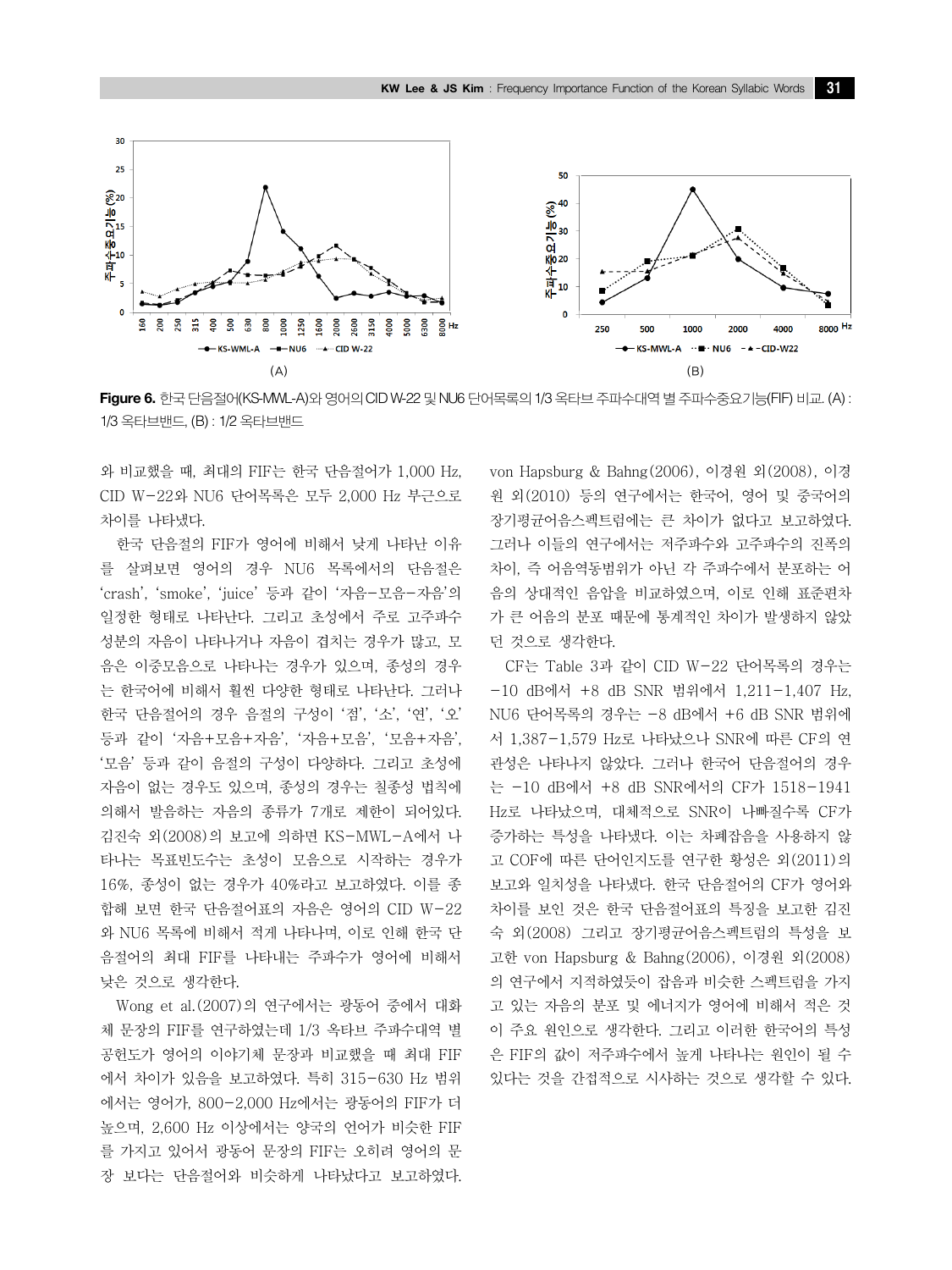**Table 3.** 한국 단음절어(KS-MWL-A)와 CID W-22, NU6 단어목록 의 신호대잡음비(SNR)에 따른 교차주파수(CF)의 비교

|                                                            | 신호대잡음비 (dB) |  |  |  |  |  |  |  |                                                 |  |
|------------------------------------------------------------|-------------|--|--|--|--|--|--|--|-------------------------------------------------|--|
|                                                            |             |  |  |  |  |  |  |  | $+8$ $+6$ $+4$ $+2$ 0 $-2$ $-4$ $-6$ $-8$ $-10$ |  |
| 본 연구 1518 1750 1547 1650 1604 1634 1602 1726 1941 1869     |             |  |  |  |  |  |  |  |                                                 |  |
| CID W-22 1306 1251 1226 1309 1275 1351 1211 1407 1353 1259 |             |  |  |  |  |  |  |  |                                                 |  |
| NU6 - 1461 1418 1387 1425 1402 1446 1481 1579 -            |             |  |  |  |  |  |  |  |                                                 |  |
| 쿄카즈쿄스/CE\ · 니ㅜ                                             |             |  |  |  |  |  |  |  |                                                 |  |

교차주파수(CF) : Hz

SII를 계산하기 위해서는 FIF 외에도 청력적인 요소인 BAF가 필요하다. BAF는 장기평균어음스펙트럼에 근거한 어음역동범위를 기준으로 하는데 일반적으로 영어에서는 30 dB를 사용하였다(Dunn & White, 1940; Byrne et al., 1994). 또한 중국어 문장의 SII 연구에서도 어음역동 범위를 30 dB로 가정하고 계산하였지만 실제로 Wong et al.(2007)의 연구에서는 광동어의 어음역동범위를 40-45 dB가 될 것으로 예상하였다. 따라서 SII를 임상적으로 적 용하기 위해서는 어음역동범위 또한 연구가 되어야 할 것 으로 생각한다.

최근의 경우 청력에 따른 단어인지도의 예측, 보청기의 적합, 청능재활 등에 있어서 SII의 활용은 활발하지 않은 편이다. 그 이유는 청력역치에 따라 추측한 SII의 값이 감 각신경성 난청인의 역동범위(dynaminc range), 청력손실 의 형태 등과의 차이로 인해서 실제 난청인의 단어인지도 와 차이가 있기 때문으로 풀이할 수 있다. 그렇다 하더라 도 한 국가의 언어에 대한 FIF의 연구는 서로 다른 언어의 특성을 밝히거나 보청기의 적합에 있어서 특정 주파수 대 역의 이득을 결정하는데 있어서 중요한 요인이 될 수 있어 FIF의 연구는 의의가 있다.

본 연구에서는 애초에 한국 단음절어와 문장의 FIF를 동 시에 구하고자 하였다. 그러나 문장의 경우 0점에 가까운 낮은 단어인지도를 구하기 위한 적절한 SNR 및 COF를 설 정하기가 매우 어려워 본 연구에서는 문장에 대한 FIF는 구하지 않았다. 따라서 향후 문장 등에 대한 FIF의 산출 시 본 연구에서 사용한 COF 및 SNR이 참고가 될 수 있을 것 이다. 또한 본 연구에서는 한국어의 장기평균어음스펙트럼 과 비슷하게 SN을 제작하여 사용하였으나, 향후 다화자잡 음(multi-talker babble noise) 등을 이용한 FIF의 연구 도 고려할 수 있다.

의 10개 SNR에서 LPF와 HPF의 COF에 따른 단어인지 도를 건청인을 대상으로 구한 뒤, 이를 통하여 R-SII 및 한국 단음절어(KS-MWL-A)의 FIF를 구하고자 하였다. 본 연구의 결과를 요약하면 다음과 같다.

- 1. CF는 +8 dB SNR의 1,517 Hz로 가장 낮았고, -8 dB SNR에서 1,941 Hz로 가장 높았으며, 대체적으로 SNR 이 낮아질수록 CF는 상승하는 추세를 나타냈다. 그리고 한국 단음절어의 CF는 CID W-22, NU6 등 영어 단음 절어의 CF인 1,200-1,500 Hz에 비해서 높게 나타났다.
- 2. 한국 단음절어 R-SII 곡선추정의 형태는 3차함수로 나 타나 CID W-22, NU6 등 영어 단음절어 목록과 차이 가 있었다. 그리고 R-SII는 0.5 이하에서는 한국어, 그 이상에서는 영어의 단어인지도가 더 높게 나타났으며, R-SII의 3차함수 식은 아래와 같다.

 $y = 41.77x^3 - 159.01x^2 + 208.31x - 4.08$  ( $R^2 = .992$ ,  $p < .000$ )

3. 한국 단음절어의 FIF는 1/3 옥타브밴드 주파수에서는 800 Hz에서 0.2190, 1 옥타브밴드 주파수에서는 1,000 Hz에서 0.4506로 최대치를 나타냈다. 그리고 한국 단 음절어의 FIF는 2,000 Hz에서 최대치를 나타낸 CID W-22 및 NU6 등 영어의 단어목록과 차이가 있었다.

본 연구에서는 한국 단음절어의 R-SII 및 FIF에 대해 서 알아보았다. 그러나 FIF를 청력손실에 따른 단어인지도 의 예측, 보청기의 적합 등에 효과적으로 활용하기 위해서 는 단음절어뿐만 아니라 실생활에서 사용하는 문장 또는 짧은 이야기체를 이용한 FIF의 산출 또한 필요하다. 또한 한국어의 SII를 효과적으로 활용하기 위해서는 한국어의 어음역동범위에 대한 연구가 추가적으로 이루어져야 하며, 나아가 SII와 청력에 따른 단어인지도와의 관계를 임상적 으로 충분히 검증해야 할 것이다.

중심단어 : 단음절어, 어음명료지수, 조음지수, 절단주파수, 주파수중요기능.

# **REFERENCES**

- 김수진 (2001). 인공와우의 효과를 평가하기 위한 조음지수의 사 용 : 아동. 언어치료연구*, 10(1),* 119-135.
	- 김유경, 박희정, 이영숙, & 석동일 (2002). 청각장애 아동의 어음 인식 예측을 위한 조음지수 적용에 관한 연구. 언어치료연구*,*

# **CONCLUSIONS**

본 연구에서는 한국어의 장기평균어음스펙트럼과 비슷 한 SN을 이용하여 -10 dB에서 +8 dB까지 2-dB 간격